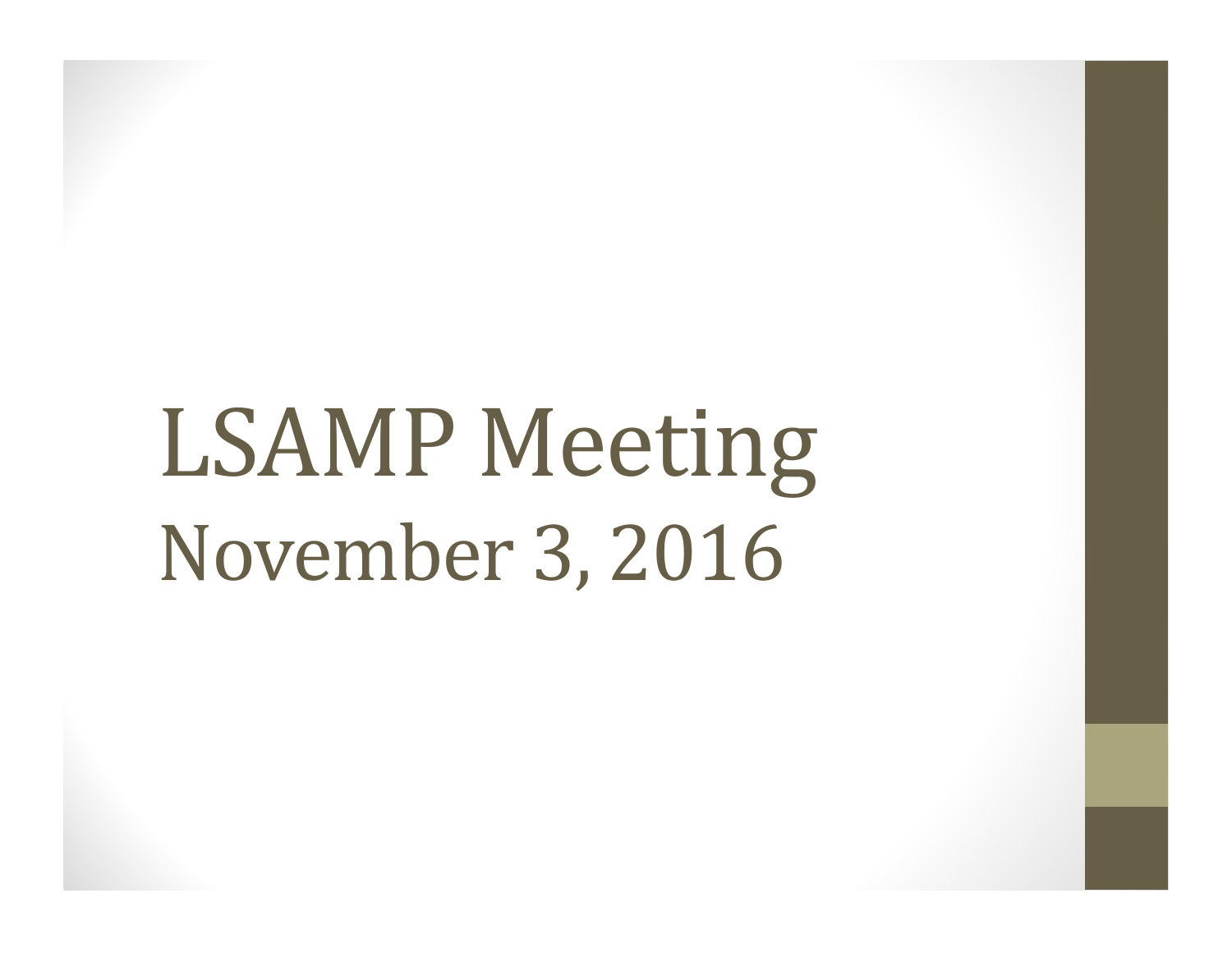### Announcements

- Proud Scholar Books
	- http://www.csus.edu/csu-lsamp/publications\_reports.htm
	- Will nominate more in April
- Exit Interviews
- Travel  $-$  do your defensive driving
- Textbook reimbursements
- GRE reimbursement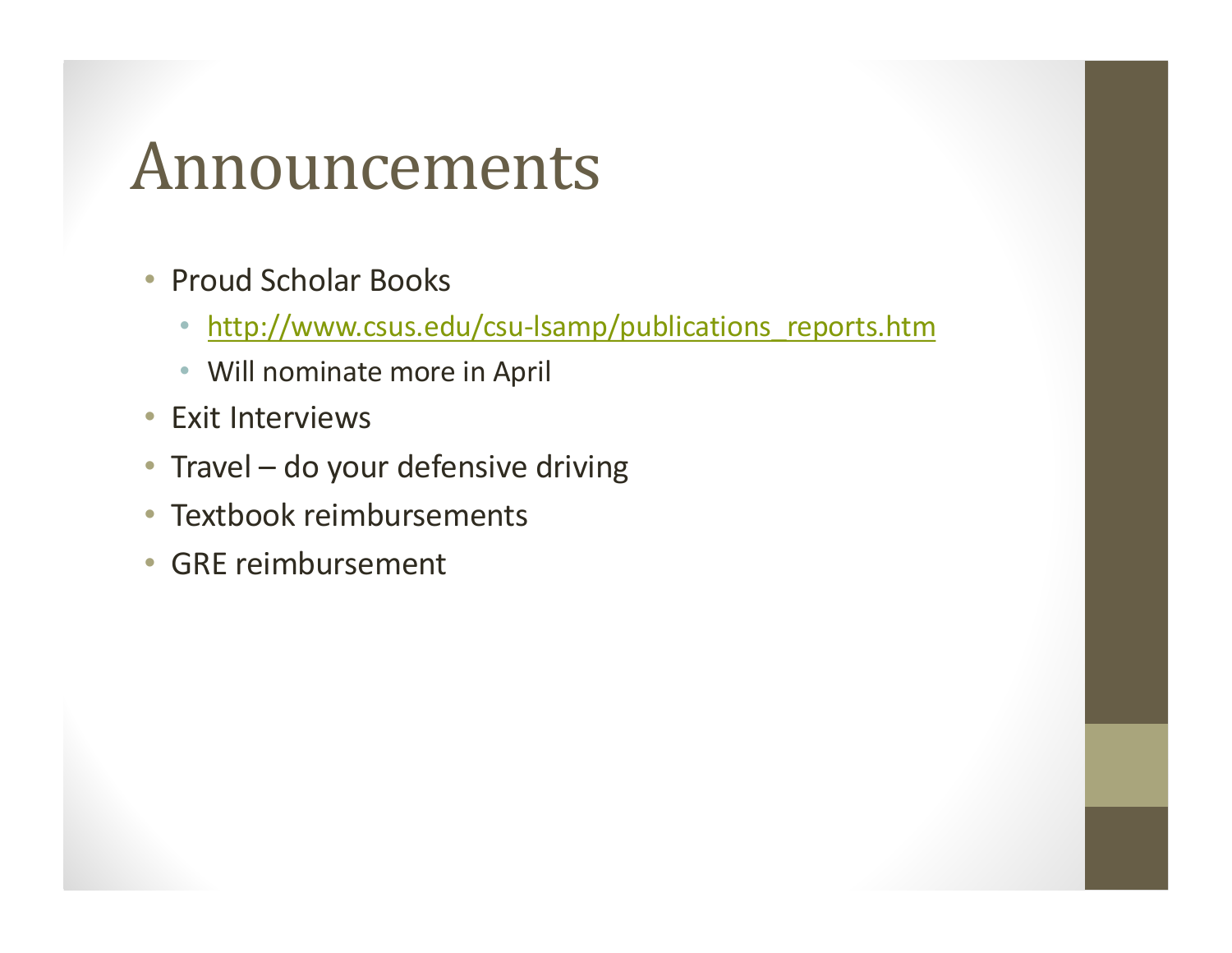# **Upcoming LSAMP Meetings**

#### • Fall Semester

- Dec.  $1<sup>st</sup>$
- Spring Semester
	- Feb.  $9<sup>th</sup>$
	- Mar.  $9^{th} <$  note change
	- Apr.  $6<sup>th</sup>$
	- May  $4^{\text{th}}$
- All meetings are on Thursdays in South Dining from 5:30-7:00 p.m.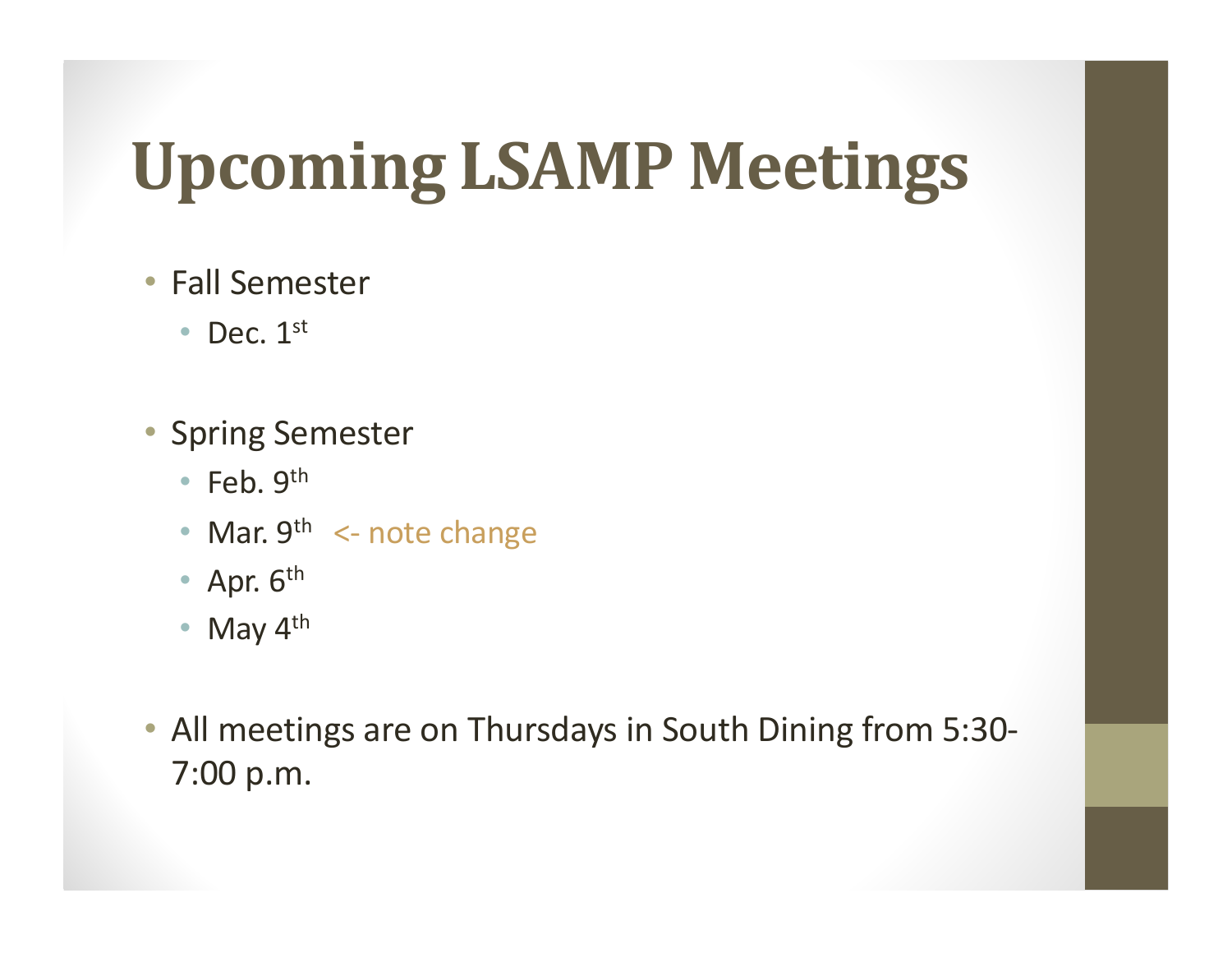# Summer Research Internships

- Why?
- How?
	- Find places to apply
	- Letters of recommendation
	- Filling out the application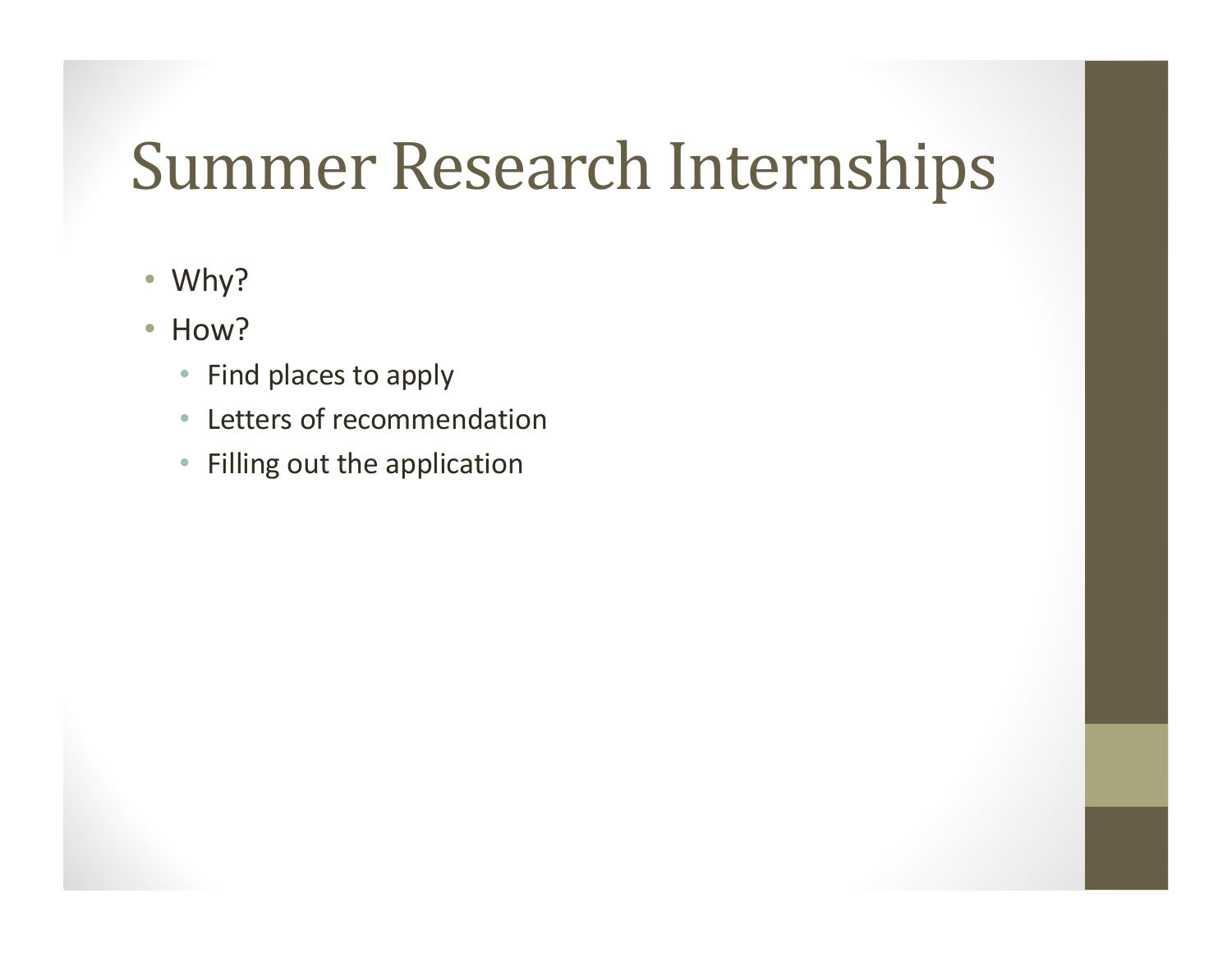# Places to Look

- Science Education Equity at Sac State
- http://www.csus.edu/nsm/see/Student%20Resources/Enrich ment%20Programs.html
	- Pathways to Science
	- NSF
	- 2015 Guide to Summer Enrichment & Postbaccalaureate Programs
- LSAMP listserv
- Sandia National Labs (other national labs)

http://www.sandia.gov/careers/students\_postdocs/internships/

• NASA 

http://www.nasa.gov/centers/ames/education/internships/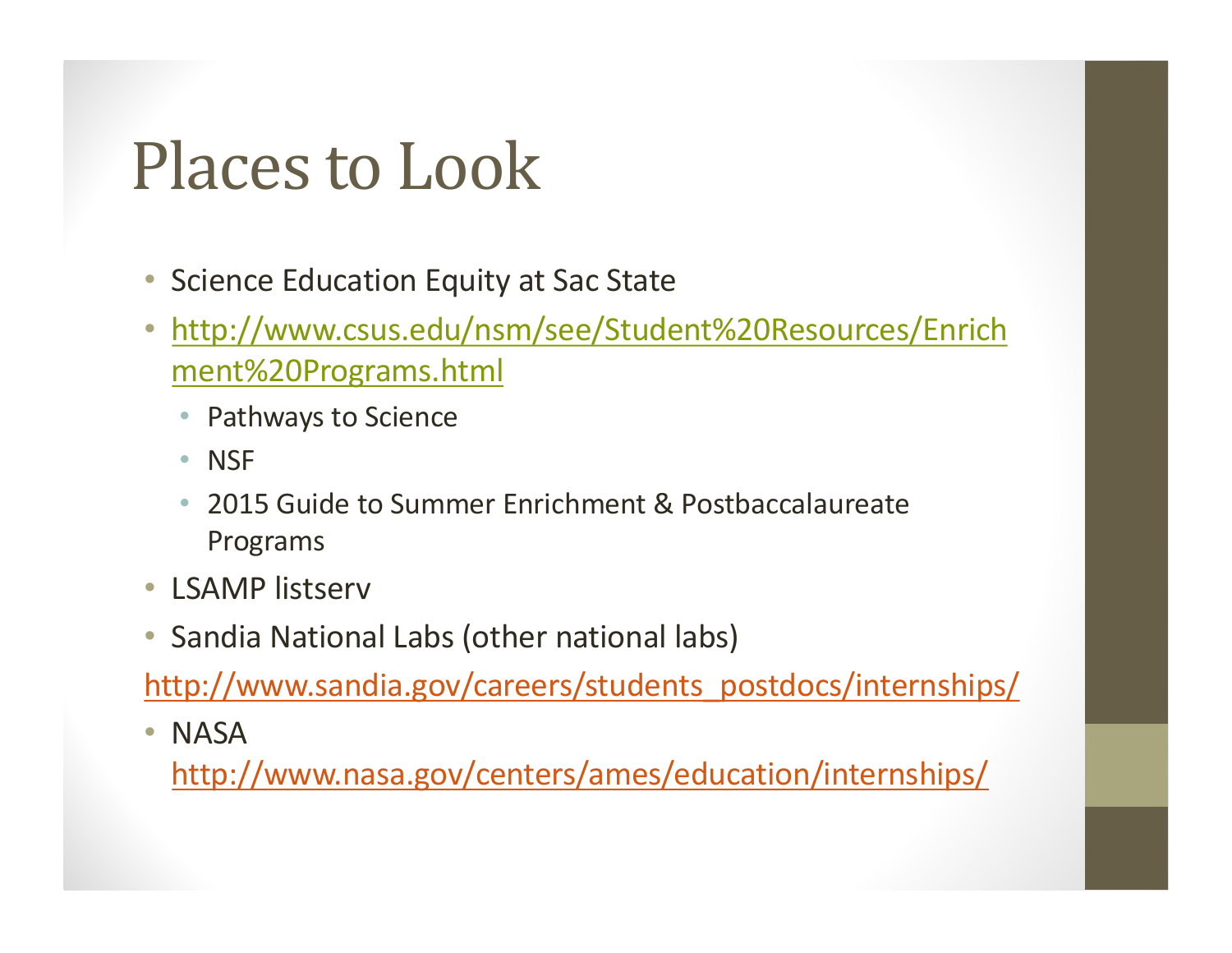## Recent email about:

- Department of Homeland Security 2017 HS-STEM Summer Internships http://www.orau.gov/dhseducation/internships/ December 7<sup>th</sup> Deadline
- MHIRT http://mhirt.com/ December 16<sup>th</sup> deadline
- Eco-Informatics Summer Institute (EISI) for summer 2017 http://agsci.oregonstate.edu/eisi February 1st Deadline
- NMSU Big Data http://www.cs.nmsu.edu/reu/ February 15th deadline